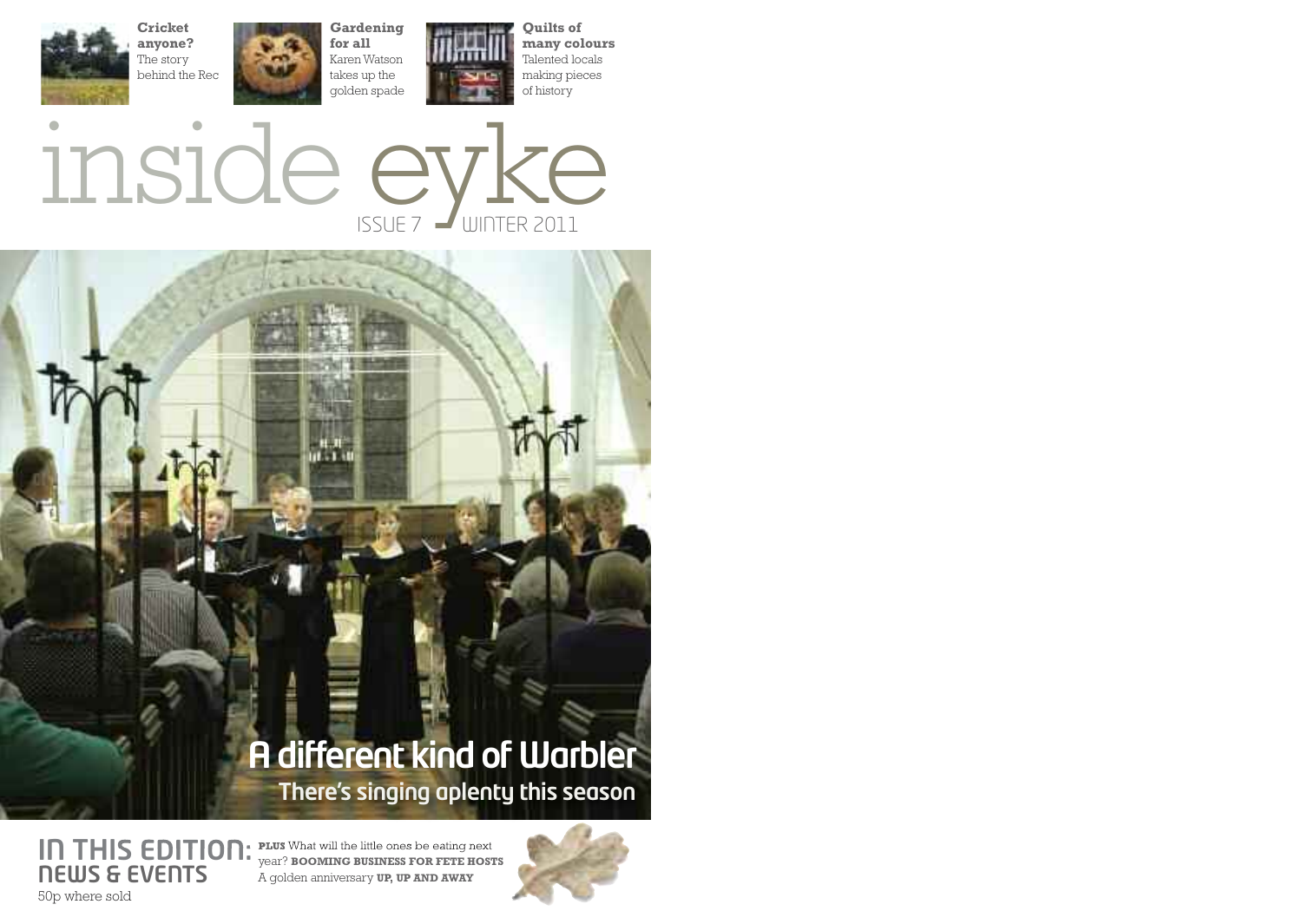

Have your hair done in the comfort of your home

Tel 01394 380 541

# Chimney Sweep Philip **Hawes**







# EDITOR's letter



When it was suggested that we attend an evening of Victorian music I must confess to being filled with apprehension. After all I'm a more Simon & Garfunkel, Johnny Cash man! However come the evening of 1st October I was dragged off to All Saints church to hear the Savoy Singers and they were brilliant and in fact not only absolutely wonderful but incredibly professional, so much so thatI was disappointed when it all came to an end! Those of you that thought like I did and chose not to go – you missed a fantastic evening. A big thank you is owed to Mike Fisher for organising this splendid event.

I would like to offer a big welcome to Karen Watson - who most of us will know. Karen, with her husband Peter, are gardening and landscaping experts and Karen will be providing the magazine with gardening tips and advice during the foreseeable future.

## **Crib Service**

The Crib Service this year will be held in Eyke Church at 5.00pm on the 24th December.This is an event which for many is the proper start of Christmas. Please bring youngsters along so that they can hear the story of Christ's birth while putting all those who participated 2000 years ago into the stable.

A big welcome also to Janna McKendrick, who only came to the village in January. She has provided articles for this issue of Inside Eyke including one about Quilters Haven and another on AnnieWhatling.We have discovered that there is a little gem in the village because AnnieWhatling is the preeminent patchworker as well as quilter supremo! Read the article about Annie and all will be revealed.

Maria is to do another nosh atthe school on 7 February 2012 at 12 noon everyone is invited but you must book tel: 01394 460 328. See Maria's recipe for more tasty morsels from her school recipe book.

Next year we not only have the Olympic Games being held in the UK butit will be the Queen's diamond jubilee – no mean occasion. So how about a village party? Naturally, we need volunteers to help organise such an event as well as others who would be happy to help make it a successful day.If you would be prepared to organise or help in a village event for next year please

let me know at Inside Eyke or telephone: 01394 460 775. **❉**

Volunteersandcontributions to Ron Cushing, 195The Street Eyke01394460775 [insideeyke@hotmail.co.uk](mailto:insideeyke@hotmail.co.uk) Next edition March Final date for submissions 1 FEBRUARY 2011 DesignAardvark Multimedia www.virtualaardvark.com Printing Gipping Press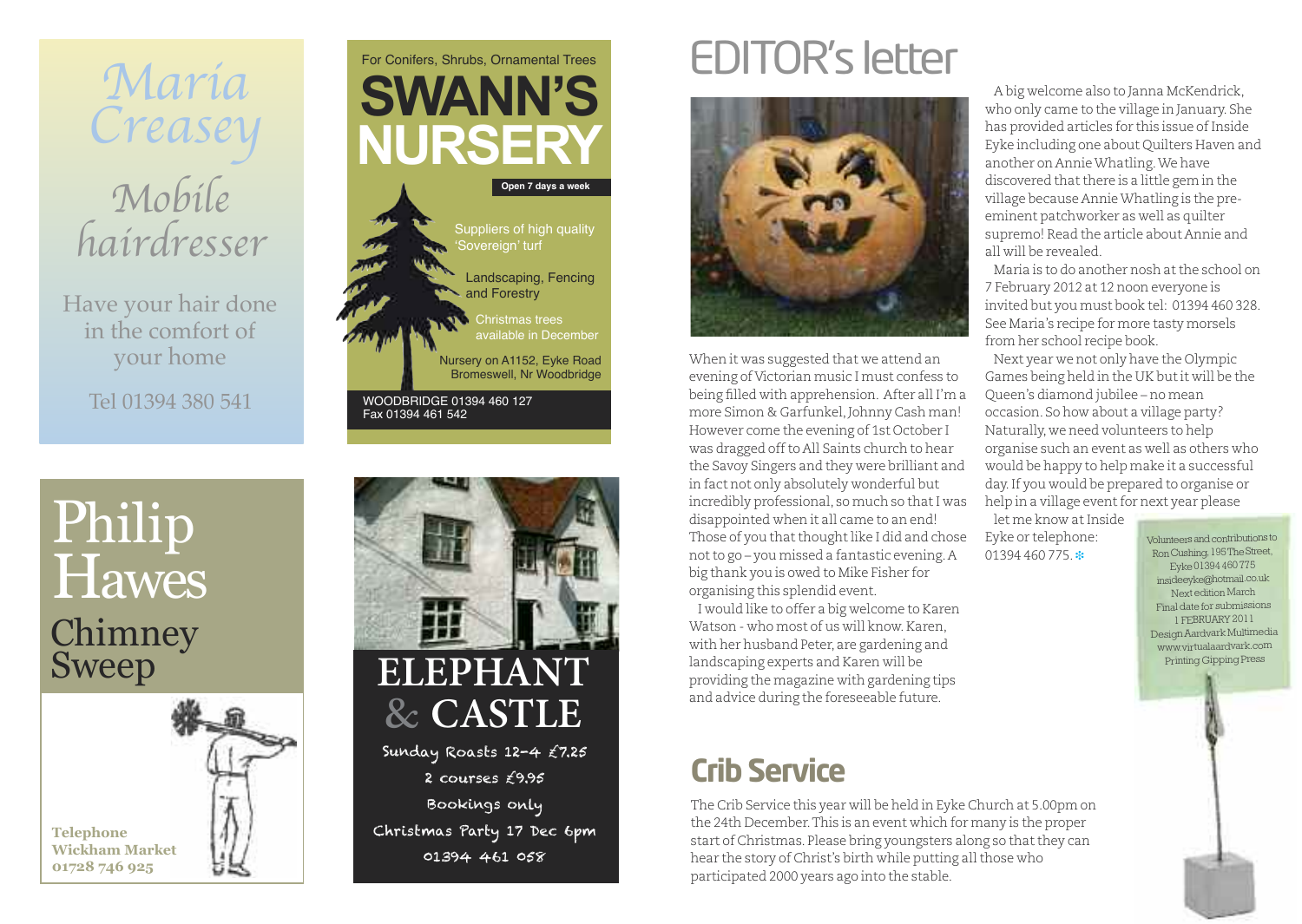

#### Christmas at the Elephant & Castle

Christmas at the Elephant & Castle. December 17th – Christmas party with Santa's Grotto for the kids. Every Sunday – roast dinner – main + dessert only £9.95 But you do need to book so telephone 01394 461 058



### • Sales • Service • Spares • Repairs

For all makes of Domestic & Commercial Cookers and Appliances *Trained Whirlpool Engineer for American appliances*

Family run business for 30 years

• TUMBLEDRYERS • DISHWASHERS • COOKERS • FRIDGEFREEZERS

Contact SW Friend 1 OrFOrd rOad, TunSTall WOOdbridge iP12 2JH email: stevefriendtks@aol.com Enquiries by email welcome

#### Call 01728 688 467 24-hour answerphone Mobile 07885 637 829

### **Christmas events& services** at All **Saints, Eyke**

Friday, Saturday and Sunday, 2nd - 4th December,CHRISTMASTREE FESTIVAL. The great Christmas Tree Trail! Friday 2nd: 5pm: Songs of Praise at Rendlesham St. Felix'

Saturday 3rd: 6.30pm:Taizé Service for Advent at Rendlesham St. Gregory's.7.30pm: Concert by the Gyppeswyck Singers at Tunstall Church (separate ticket required mulled wine served)

Sunday 4th: 9am: Holy Communion at Eyke 11am: Holy Communion at Tunstall



11am:WorshipTogether at Rendlesham St. Felix'

ALL FIVE CHURCHES OPENALL AFTERNOON SATURDAY AND SUNDAY EYKE AND RENDLESHAM CHURCHES ALSO OPEN ON FRIDAY AFTERNOON Musical interludes atTunstall 3pm: First Carol Service of the Season, by candlelight, atWantisden. **Janice Leaver, Vicar** 

### **Olive Bread Maria Hassan**



Having just received the new menu for school dinners, I thought the readers might like to know what children can expect during a typical week of school lunches.

Monday - Homemade cheese and ham slice or vegetable ravioli, mashed potato,broccoli and carrots -Victoria tray bake sponge with icing.

Tuesday - Suffolk brunch (local pork sausage or veggie sausage served with free range egg) Hash browns, baked beans and tomatoes. Local Marybelle yogurt with a slice of fruit

Wednesday - Homemade mega Italian meatball and tomato sauce or sweet and sour vegetables. Tagliatelle, peas and sweetcorn. Chocolate crunch with pink(!) sauce.

Thursday - Carved roast chicken with stuffing or shepherdess pie, roast potatoes, swede and broccoli.- Oaty fruit crunch with custard

Friday - Birds eye fish fingers or cheese and tomato enchiladas, chips, baked beans and peas. - Syrup and cornflake tart with custard.The children also have a salad bar and fresh bread every day.I wonder how much they have changed since you were at school?

This edition's recipe is for homemade bread with olives, the olives can easily be changed for your own favourites i.e. cheese, onions, garlic butter.....

#### Ingredients

Ingredients:225g strong plain white flour.1 x 6g sachet easy blend (micro-fine) yeast.2 tablespoons olive oil.150ml warm water.5- 10 olives, sliced. 1 teaspoon olive oil - for greasing tin, extra flour for dredging and kneading.

Equipment:Mixing bowl.Measuring jug.Teaspoon.Wooden spoon.Sharp knife.Flour dredger How to make it: Mix the flour and yeastin a mixing bowl.Make a 'well' in the centre.- Add all the warm water and add the oil.Mix to a soft dough with a wooden

spoon. Additional water will be needed if the mixture is to dry. Add the sliced olives (or alternative) to the mixture.

Knead on a lightly floured surface for approximately 10 minutes until the dough is smooth and springy.

Place the dough (covered) in a warm place until risen twice it's size.

Re-knead ('knock-back') the dough and shape it as required. You can make one loaf or 6-8 rolls. Set aside to rise twice its size.

Heatthe oven to 220C/Gas7.Bake the bread until golden brown and hollow sounding when tapped.

Eyke School Eyke School would like to invite members of the community to join them for school lunch at 12noon on 7th February 2012.The menu :- Homemade turkey and sweetcorn pie or Cheese and tomato enchiladas. Mashed potatoes, broccoli and carrots Chocolate and vanilla ice cream or fruit Salad bar and homemade bread After your lunch you are welcome to have a look around the school. Please book in advance 01394 460328.**Maria**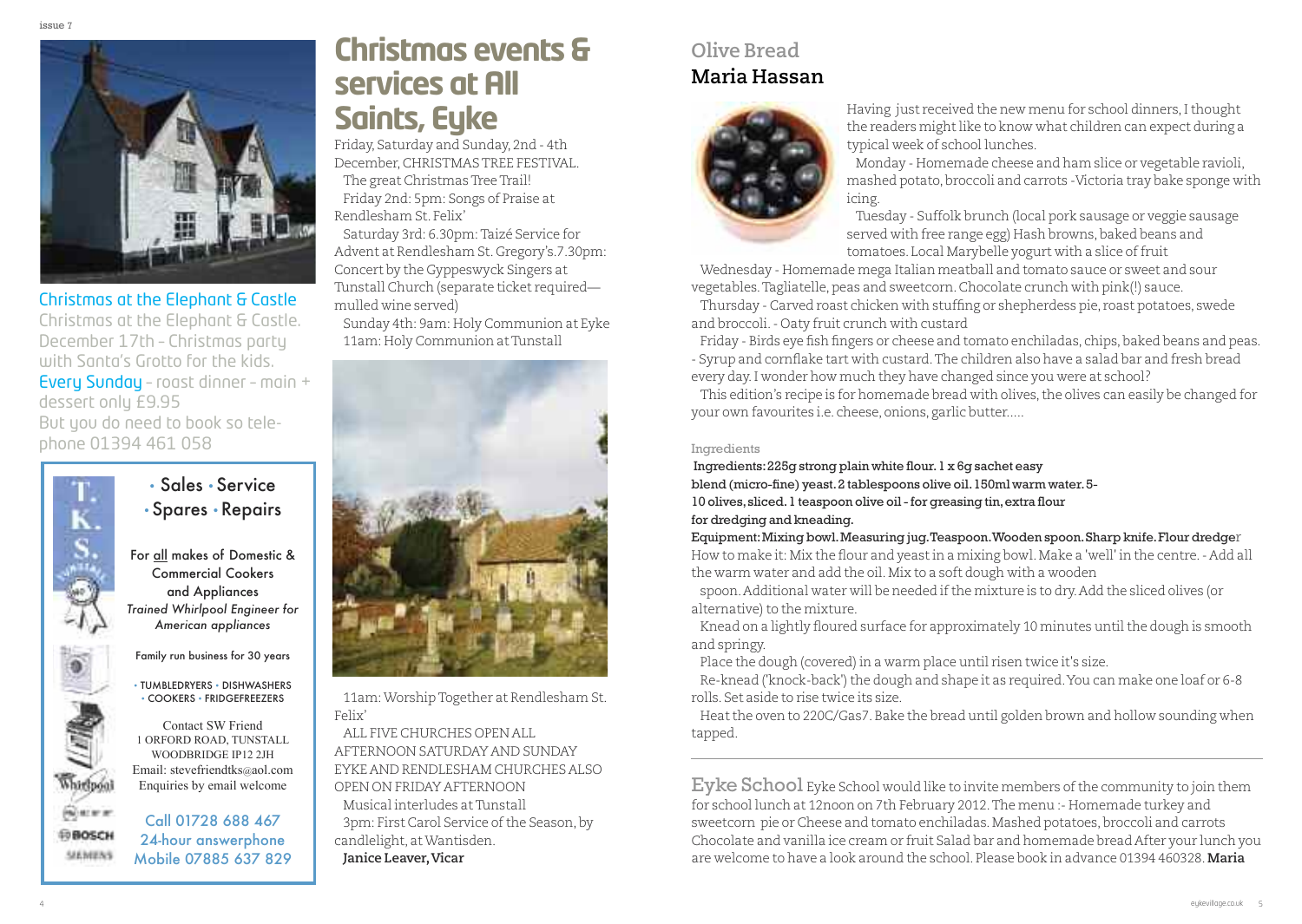

notlearn is what prompted this act of generosity: it would be fascinating to know. The deed also allows for the trustees to transfer the management to other persons, corporation or public body with the consent of the Charity Commissioners for England. This happened in 1980, when the Parish Council assumed the role of trustee. Rev Patrick Ashton felt keenly thatit was the end of an era, as, after prolonged dealings with the Charity Commission, the Church formally handed over responsibility to Eyke

# **Eyke Recreation Ground**

n 1921, the Right Honourable Frederick Archibald Charles, Baron n 1921, the Right<br>Honourable Frederick<br>Archibald Charles, Baron<br>Rendlesham, conveyed to The Venerable James George Reginald Darling, Clerk in Holy Orders, ofThe Rectory, Eyke, and to Leslie Charles Fryer and EdwardWilliam Hatcher, Churchwardens,thereafter known asTheTrustees,"that piece or parcel of meadow ground situate at Eyke in the parish of Eyke in the County of Suffolk containing nine acres, one rood and thirty four perches more or less".The Trustees and their successors were to manage this land for "the purposes authorised by the Recreation Ground Act, 1859 or some of them"

The Deed of Conveyance is a factual document: we also see that the signatures of the principal players were witnessed by Henry Brunswick, Lord Rendlesham's butler, H. Tye, in domestic service at Eyke Rectory, A.H. Bush, butler at The Rookery, Eyke, and E. Larrett, of Rose Cottage, Eyke, a shop assistant.What we do



Parish Council. He was probably quite relieved aboutit some years later, as in early 1994, the ground was occupied by a few travellers, and, having proved the legal entitlement of the parish to the land, by means of the Deed of Conveyance, the Parish Council was able to evict them with minimum trouble – but at a cost of £600 in solicitor's fees.This led to the erection of the height barriers at either end of the track, in an effort to prevent this happening again. For some years,Capt Robin Sheepshanks ofThe Rookery,

farmed the rec, and paid a peppercorn rent for this. The ground had become very overgrown, and he supplied the

labour and machinery to clear it, then farmed most of it for some years. I have it on very good authority that one aggrieved small boy, kicking a ball around in Church Lane with his friends in the late 50s, took the vicar to task when the latter gently chided them for playing in the road.The boy told him they

wouldn't have to if"someone hadn't ploughed up our rec",thus depriving him and his friends of a place to play. For the record, the recipient of this young boy's frustration was Rev Charles Darling,the son of the vicar who had signed the original conveyance. Some years after this, a deputation of boys, along with MrWalter Johnson went to see Capt Sheepshanks, to negotiate the return of an area for playing football, and over the succeeding years the farmed area shrank, until in the late 1980s the Parish Council felt it would be more appropriate for the whole ground to be available to parishioners, and the arrangement ended.

In the 1960s play equipment consisting of a set of swings, a slide and a seesaw were placed there.These were the days before Health and Safety, Risk Assessments and the Blame Culture were much talked about. Several generations of children had great fun with the fiendishly long chains of the swings, the seesaw which had no buffer device, and would crash down with enough force to unseat you, and the slide, where, somehow, at the top you had to let go of the rails before you could sit down.Happy days!

Gradually, as rules and regulations were introduced,it became less and less viable to keep them.Bark chippings (to the regulation depth, of course) were placed around the equipment to make a soft landing, as required by the Parish Council's insurers, but it became increasingly obvious that the equipment would have to go, as it fell far short of current safety standards. In all this, there was a great dilemma for the Parish Council, which continues to this day.Ifit replaced the equipment, a very expensive operation, and one which would have to be funded by Eyke parishioners through the Council Tax, there would be supporters - but there would certainly be many who would think that to spend possibly several thousand pounds would be a waste of money, given the location outside the main

part of the village and sporadic vandalism which has occurred over the years.

The rec.is a much valued and integral part of the village: over the years, it has hosted many events, from regular football matches for youth and adult teams, to cricket matches, a donkey derby, car boot sales, barbecues, and in 1977 was a central part of the Queen's Silver Jubilee celebrations.There are plenty of people in the village who will remember the bonfire night celebrations, held there for many years, perhaps generations. Over half term week, the young people of the village would spend the daylight hours hauling whatever wood they could find, or liberate from the hands ofthe Forestry Commission, to the middle of the rec., ready for November 5th.The burnt patch in the middle would be visible for most of the following year. Later, the bonfire moved into the pit, where the last one was lit in the late seventies.

Health and Safety requirements have gradually drawn quite a tight net around us, including the loss of a football pitch, as well as the play equipment – butlook at what we are left with.We have a large, open space, away from the roar, fumes and danger of traffic, surrounded by trees, fields and footpaths which all are free to enjoy.

It's a marvellous space for informal games offootball and cricket or rounders,for picnics,for just being in and enjoying the experience.

Dog walkers come from quite a wide area to walk on the rec. and the footpaths leading from it – and at this point I should like to correct an error in the lastissue:there are currently two doggy bins on the rec, and the parish council is looking atthe provision of a third.

Of course there is always room for change, and we must be open to that, but we have to be very sure that what we do is worth the cost, and does not destroy the essential heart of a 90 year old gift. **❉ Jackie Pooley**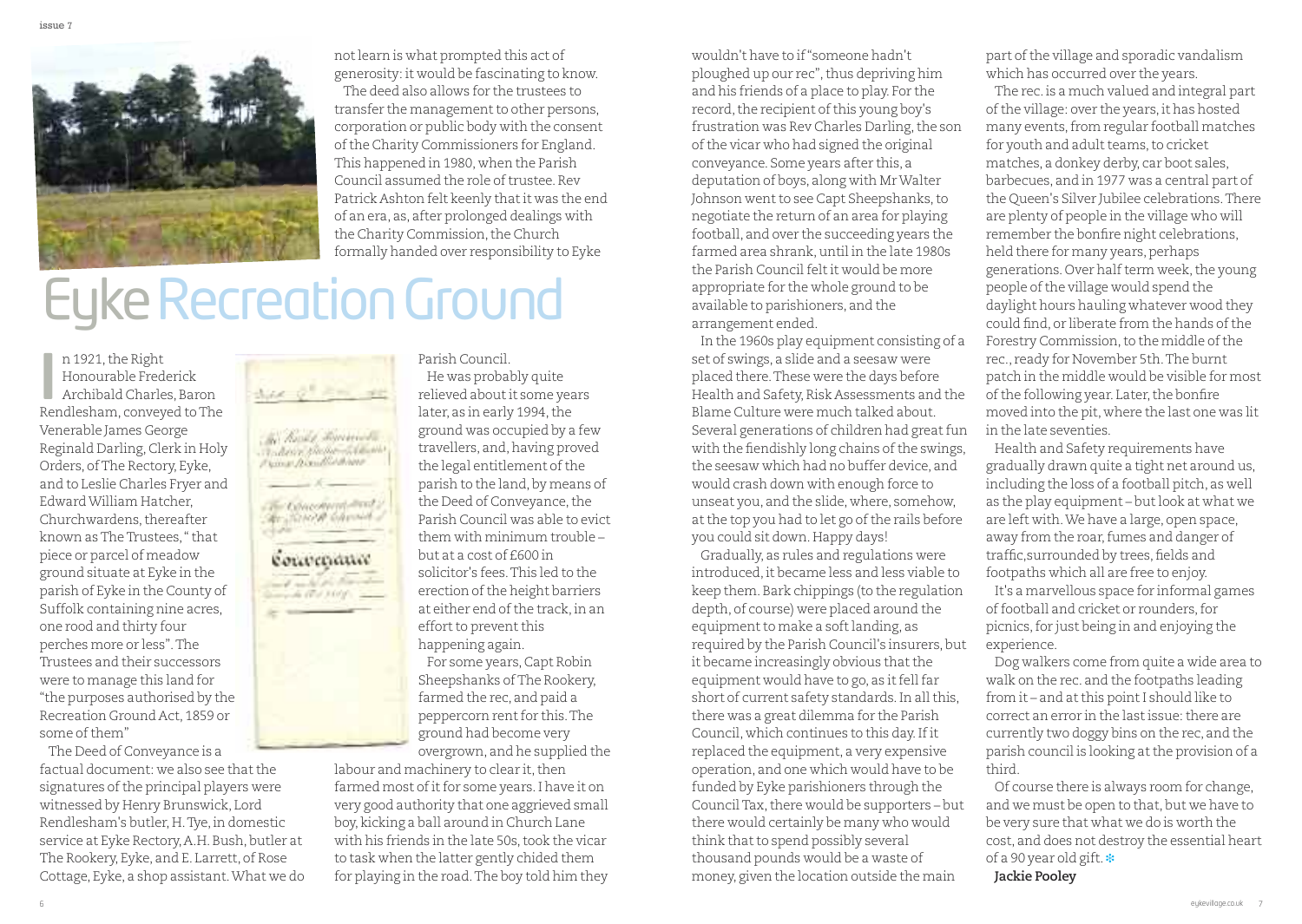

o the local community of Eyke village Oliver Brigginshaw is most commonly associated with hosting o the local community of Eyke village<br>Oliver Brigginshaw is most<br>commonly associated with hosting<br>the annual church garden fete along with his wife Nicola & children, Ellie & Milly. He moved to the village in 2008 having previously lived in the nearby village of Snape

Oliver is the Managing Director of Amarinth Ltd, which is based at Bentwaters Parks, Rendlesham. He formed the company with his business partner Steve Buckley in 2002 after both being made redundant from Girdlestone Pumps which was situated opposite the station at Melton. Girdlestone had been a significant employer in the locality having employed around 160 staff at its peak and it had been trading for over 100 years before manufacturing finally ceased there.

Atthe time it was a big risk, starting a company in the middle of a recession, but Oliver offered 10 key Girdlestone employees employment as he needed to cover all the key disciplines needed to design & manufacture industrial pumps & then started trading supplying mainly ex Girdlestone UK customers. He was unable to use the Girdlestone trading name for legal reasons so after some head scratching came up with the name Amarinth. Oliver asked various people to come up with a name that fitted certain criteria; it had to start with"A"

(so thatit would always be top of any list),it had to mean nothing specific in relation to pumps (in case he wanted to use the brand for a totally different product or service later on) and it had to have a web domain available. Nicola was searching through flower books & came up with the name Amaranth, but unfortunately the web domain had already been taken, so Oliver changed an"a"to an"i" and the name Amarinth was created which ticked all the boxes!

Today Amarinth specialises in the design, engineering and manufacture of bespoke industrial pumps for global Oil and Gas markets with 80% of orders being exported. The company supplies many well known household names such as Shell,BP,British Sugar Glaxo SmithKline and Green King. During the last 9 years Amarinth has grown significantly and now employs in excess of 40 staff. They are currently in the process of recruiting a further four employees to help manage the current orderbook which has grown threefold in the last year.

The company has continually re-invested annual profits back into the business & a new production facility was opened two years ago which more than doubled the available capacity. Additionally a major investment was made in its new state of the art test bay facility to increase capacity there too. Every pump has to pass rigorous tests



before being shipped.

Due to the hazardous nature of working in environments such as an offshore rig or a refinery (many of you will be familiar with disasters such as the Crazy Horse rig in the Gulf of Mexico, the Piper Alpha disaster & the recent Bunsfield explosion) all the pumps have to be checked & certified by inspection authorities such as Lloyds of London. Inspectors will witness the pump tests to ensure they conform to the customers exact specifications. Only when they are happy will the customer sign a release note and the pump can be shipped to its final destination.

The key to the company's success is customer focus, speed and agility. It generally delivers a bespoke pump around 10-15% faster than its competitors. 99.9% of the components are sourced from the UK which gives better control over the supply chain resulting in customers starting production sooner.

Oliver is now looking at new markets and new products to carry the company forward for the next 5 years which will continue to create more opportunities in the local economy. Next time you fill your car with fuel, put sugar on your cereal, or take a sip from a pint of beer, just consider that an Amarinth pump could well have been involved somewhere in the process!

To find out more about Amarinth or to keep up to date with their latest news visit www.amarinth.com

#### **NEWNUMBER FOR POLICE**

Suffolk Constabulary has introduced a new telephone number for people who want to talk to the police about non-urgentissues.

Instead of ringing the current switchboard number of 01473 613500, people should dial 101.The introduction of 101 in Suffolk is part of a nationwide initiative which will see all forces adopting the number by the end of the year.Itis designed to offer one easy way to contact your local police force to report nonemergency crimes,disorder or anti-social behaviour or to speak to your local police officers.

The new number should be used to report issues which don't require an emergency response. For example, people should ring 101 if:

·their vehicle has been stolen; ·their property has been damaged; ·they suspect drug use or dealing;  $\cdot$ if they want to give the police information about crime in their area; or

·ifthey would like to speak to a local police officer.

101 will be available 24 hours a day, 7 days a week. When calling 101, the system determines the caller's location and connects them to the police force covering that area.

A recorded message announces which police force the caller is being connected to – and gives them a choice if they are on a boundary between two or more forces.

Police call handlers in the local force contact centre will then answer the call and respond appropriately.

There is also an option of speaking to an operator, if the caller wishes to contact another force.

Calls from landlines and mobile networks cost 15 pence per call, no matter what time of day or the duration of the call.

People who are deaf, hard of hearing or speech impaired can textphone 18001 101.

The new 101 service is not for emergencies. In an emergency, people should always ring 999 for immediate police assistance.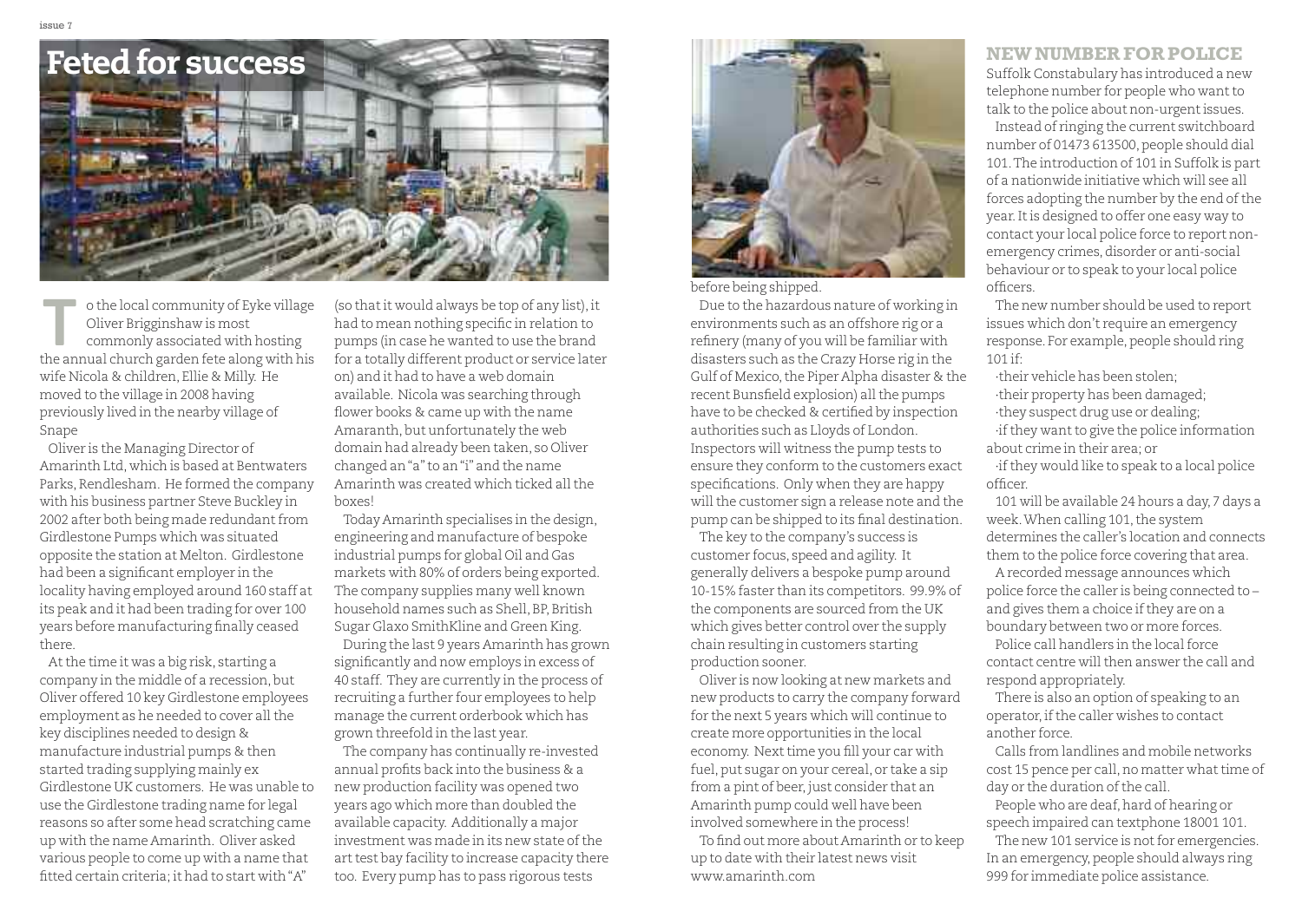

# **Duilt Magic**

 $\blacksquare$  he ancient art of quilting is enjoying a worldwide resurgence, and Eyke residents are lucky to have one of the Interaction and art of quilting is enjoying<br>
worldwide resurgence, and Eyke<br>
residents are lucky to have one of the<br>
UK's leading patchwork and quilting shops just a few miles away.Wickham Marketis home to Quilters Haven, writes Janna McKendrick

Owner Karin Hellaby, says 'sewing was in my blood', and reckons she inherits her talents from her Scandinavian forebears. These skills coupled with her background in home economics and teaching have stood her in good stead to build a successful business.TheWickham Market premises house the shop, a classroom and also her web-based mail-order business which serves thousands of customers worldwide.

What struck me immediately on entering Karin's shop, a beautiful 15th century building in the square, was the array of colours and the smiling faces of the staff. There were fabrics, kits, books, gifts, threads and plenty more to browse through, a

veritable Aladdin's cave of needlework treasures.

Quilting,the technique of sewing layers of fabric together, to obtain a thicker and warmer product, goes back thousands of years.The earliest known quilted garmentis on the carved ivory figure of an Egyptian Pharaoh, from 3400 BC. In the middle ages, knights wore quilted garments under their armour for comfort.The earliest known surviving bed quilt is over six hundred years old, from Sicily and currently kept in the Victoria and Albert Museum. So Quilters Haven customers have a serious tradition to keep up.

Traditionally,quilts were made by hand, and took months to complete.There are still aficionados of this means of stitching, but Karin is a champion of machine-quilting, as she claims that this enables quilting to be simple, fun and quick to achieve results. She has published a series of books advocating her 'sew a row'technique.

Customers from all over the world bear witness to this approach. Many of them live in the US where Karin tells me there are 22 million quilters.And plenty too are Suffolkbased and attend her classes, workshops and clubs.As well as quilting and patchwork for all levels from beginners upwards, one of her most popular courses is 'Learn to sew'for novices in basic needlework.

So,having built up a successful web-based mail-order business and publishing company, would you believe it, she is



involved in quilting holidays too.Arena Travel,based in Martlesham, runs these holidays, and Karin advises, co-hosts and teaches on them.America, France and Scandinavia have all hosted parties of quilting enthusiasts.A combination of sightseeing and quilting classes make for the ideal break.

One of Karin's valuable staff members is Eyke resident AnnieWhatling, whose amazing handiwork can be seen in the Elephant and Castle in the form of a wallhanging of the pub sign. From further afield is 22-year-old Canadian Kathleen Kerr. Kathleen arrived in September with a business degree and experience gained from her parents' quilting shop, to help Karin for a year.You can read her entertaining blog on the Quilters Haven website.

You can find out more by calling in at the shop, ringing 01728 746 275, or on the website at www.quilters-haven.co.uk. **❉**



## AnnieWhatling – Master Quilt Maker

The Elephant and Castle pub sign has long held an appeal for Annie Whatling, who has lived in Eyke for 45 years.Annie has a great aptitude with the needle and was keen to reproduce the interesting picture using her quilting and appliqué skills.'The soldiers were a bit tricky' she says. The resultant wall-hanging is now in pride of place for pub customers to admire while supping their chosen beverage.'It's attracted a lot of attention' says John the landlord.

Eyke certainly has good fortune to count Annie in its residents. She creates her many and varied quilting designs from many sources including her sister Linda's paintings sent all the way from her home in Ohio.Her quilts often feature as prizes for raffles, most recently at the village's Harvest Supper.

But it's not just Eyke that benefits from Annie's talents.Quilters Haven inWickham Marketis the ideal place for Annie to demonstrate her skills.Having always loved sewing, she was delighted to discover Karin's shop when it first opened in 1993 at Rendlesham - Quilters Haven moved to Wickham Marketin 1996. She joined the quilting club and, when Karin offered her a job a few years later, happily accepted. 'I'm so lucky to get paid for what I love to do. It doesn't feel like real work,' she says. She advises and teaches all ages,including the younger generation for whom sewing is often a totally new skill. **❉**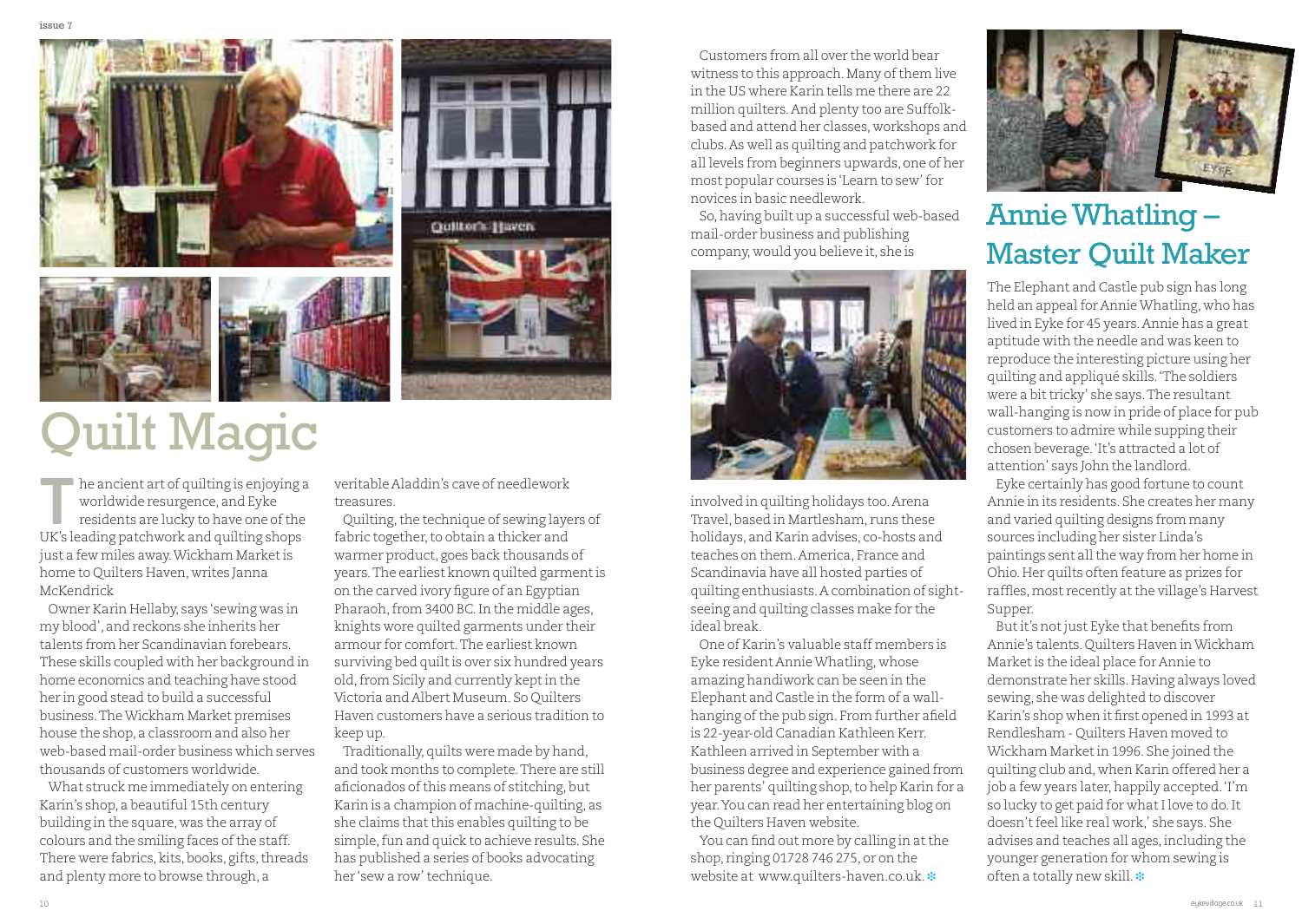

# The Savoy Singers

### (or friends who love to sing)

t must be many a year since the church in Eyke resounded, not only to great singing but to resounding applause. On Saturday 1st October we were honoured to be entertained by a group of friends singing pieces from the Victorian era. Excellently led by their Musical Director, Bernard Reader, who **I**

we are led to believe is something of a taskmaster, and accompanied, no less ably, by Andrew Burke we were introduced to a rich pattern of music. Much of this was known to us but, without Bernard's descriptive comment, we might not have been able to identify the source or the composer.

With ten singers making up the ensemble it is very difficult to pick out individual performances.However,Ifeelthat mention should be made oftenor, Paul Bloomfield's, rendition of "The Holy City", not a dry eye in the house, Louise Bentley's "Loves Old Sweet Song" and Julian Illman's "Bunthorn's Song". I would like to thank Sara Bucknall for her introduction to the group and to Louise for guiding me through the whole operation. Finally,if we are fortunate to be offered a similar occasion book tickets early as we are likely to need a larger auditorium.**Mike Fisher** (Many thanks to Chris Carne who provided the photos, Ed) **❉**

#### **Let's sing! Join a choir**

Recently the number of community choirs in the UK has soared, partly due to a range of television programmes about choirs.Many who have aspired to no more than singing in the shower now want to share their singing pleasure with others.

Three Eyke residents are proud to be members of one such choir inWoodbridge, the OK Chorale. Jan Stangoe, Claudette Short and Janna McKendrick joined when it started in January this year.Choir-leader Chris Rowbury was amazed when seventy singers turned up to his first session, having expected no more than twenty.The numbers increased to 100 and he now has a waiting list.The choir sings songs with beautiful harmonies from all over the world - France, Eastern Europe,Africa,America, and beyond.

The ethos of many community choirs is that members do not take an audition to join, nor do they need to read music, it's the enthusiasm to sing that's important.

In September another community singing

group started at nearby Butley.Oyster Voices has been set up by Sarah Brown and is led by Clive Barker, a Natural Voice Practitioner, who is well known locally and nationally for his contributions to community choirs. Both Sarah and Clive are also members of the OK Chorale.

Oyster Voices meet on Monday evenings from 7.30 to 9.30 pm at Butley Village Hall. Sarah says 'whether you sing regularly in a choir or just enjoy singing in the shower or even think you can't sing, come and join us to learn harmony songs from a range of traditions from around the world'. She emphasises:

No experience necessary.No auditions.No written music.No solos

The key to the group is learning together by listening and repeating, with the emphasis on having fun. If you fancy going along, the first session is free, and if you decide to join, it's £5 per session.Contact Sarah on 01394 450 743 or sarah.catherine.brown @gmail.com **❉**

# Golden moments for Annand **Stewart** Downing

It was a perfect autumn day on Saturday 17th September when Ann and Stewart Downing celebrated their golden wedding anniversary atThe British Larder restaurant in Melton. They were surrounded by close friends and family for the special occasion.

For much of his life Stewart was a seafaring man firstly serving in the Royal Navy during the Second World War, followed by the job of Purser on cruise

and happy

liners. Stewart has many lasting memories of his times afloat and

remembers with affection

the days when passengers dressed in fine clothes to dance the night away.

While he was serving as purser on the EmpressWindrush the ship caught fire in the Mediterranean and had to be abandoned; she then sunk. When escaping down a painter attached to a raftin the sea Stewart sustained rope burns to the palms of both hands and was in the sea clinging to the raft for four hours before being rescued.He received medical treatment on his hands at theWestminster Hospital after his return to England.He also remembers the murder at sea of the actress Gay Gibson who was shoved through a porthole on the Durban Castle in 1947.This event was an article in Inside Eyke last year. .

In 1956 Ann started training as a nurse at theWestminster hospital and has shared many of her earlier nursing experiences with



us through Inside Eyke. In 1959 she started work with the New Zealand Shipping Company on board the vessel MV Rangitiki as Nursing Sister.It was there that she met Stewart who was Purser.The couple married in 1961.

Their life together has been varied and happy,moving toWoodbridge in 1975 and to Eyke in 1978. Their first home was Trinity Cottage, Low Road before

Their life together has been varied relocating to Rustics in The Street.Despite Stewart's recent poor health – he is now 95! – the excellent food.

> champagne and wines served on the day at The British Larder helped to make their day special.Ann and Stewart's son Julian and daughter Penny were at the celebrations as was Stewart's daughter from a previous marriage,Margot, and his granddaughter Fabienne, both of whom made the long trip from Moncrabeau, near Condom, in France. In fact, Stewart had two granddaughters at the celebration – Fabien who is 40 years old and Daisy who is 16 months. Both behaved impeccably!

A special celebratory cake was made for the occasion by Ann's great friend June Larter who topped the delicious confection with a delicate picture frame holding a photograph of Ann and Stewart.

Without doubt it was a joyous occasion, celebrating fifty happy years together for two delightful residents of our village. **❉**

12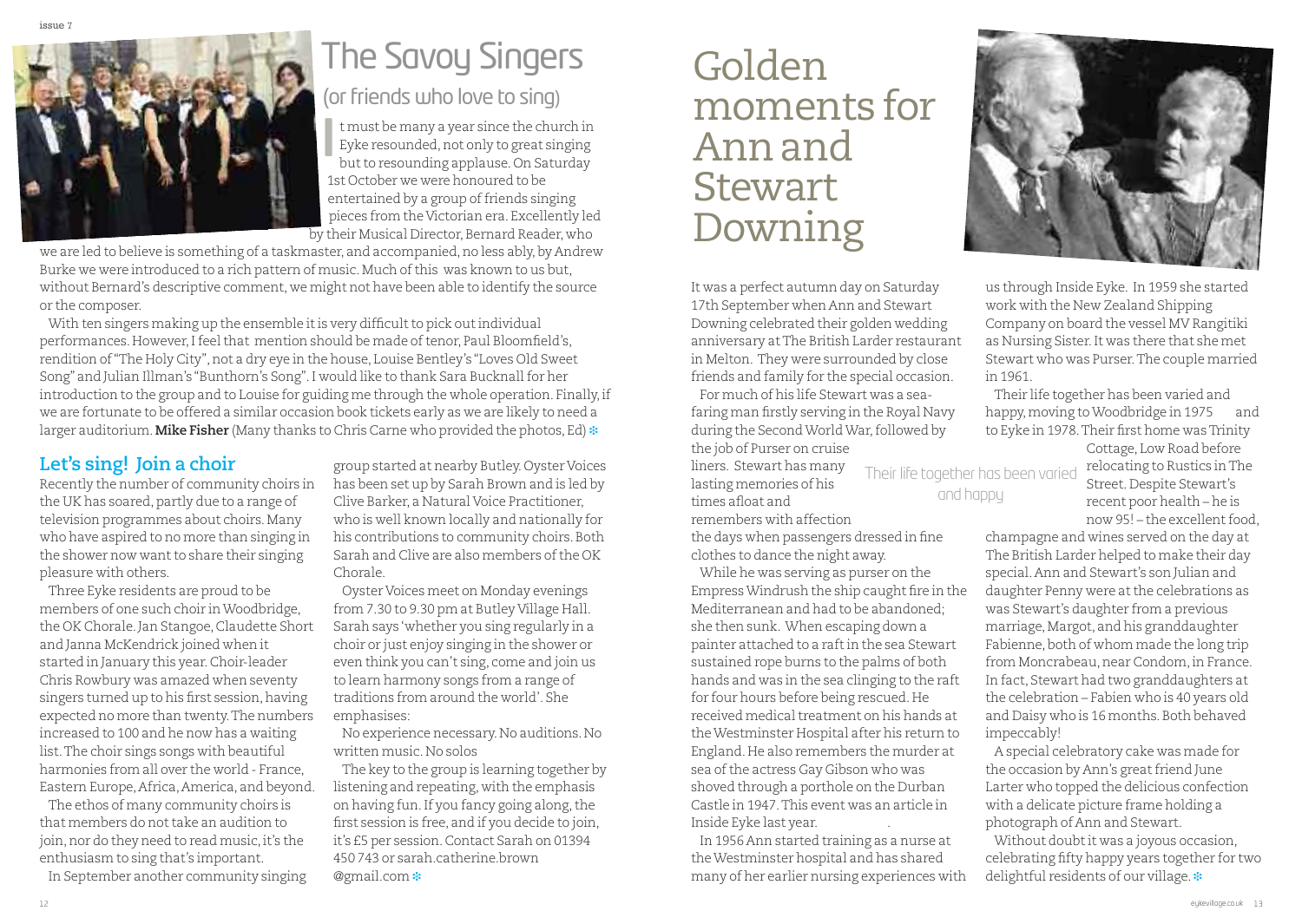

## **Up,up and away**

### **Tim Lancaster**

By way of introduction, I hope some of you remember my parents who used to live in Eyke – Billie and David Lancaster.During their many years in the village I became acquainted with some of their friends and neighbours including Isabelle who has asked me to write a few words about an accidentin which I was involved during my time as an airline pilot with British Airways.I have disposed of a lot of the material written about this incident so these words are from memory. Please remember that the events happened over 21 years ago and I was 'at best' semi-conscious!!

The flight was a scheduled service from Birmingham International Airport to Malaga and took place on Sunday June 10th 1990. With me the rest of the Crew comprised of Alastair,my co-pilot and four Cabin Crew, John, Nigel, Sue and Simon.

The Crew assembled at Birmingham, preflight formalities were completed and we went out to the aircraft, a BAC 1-11 registration G-BJRT. During the cockpit checks and departure preparation I read that the technical status ofthe aircraftindicated

a new left-hand windscreen had been installed during the previous night. Our procedures and checks were competed, passengers boarded and engines started in preparation for departure. We taxied out to the runway, completed the take-off and safely airborne settled back to enjoy the flight to Spain. Conditions for flying were pleasant, summer had arrived!

After take-off we headed south. The proposed route took us down to the UK south coast then across the channel to France, onwards towards the Pyrenees and eventually to our destination. AirTraffic Control issued a series ofinstructions as we climbed towards our proposed cruising level of 35,000'.Approaching 18,000' we were over south Oxfordshire, not far from where I live. I had just remarked about this to Alastair when the windscreen in front of me, the newly fitted one, detached from its frame immediately followed by a massive explosive decompression. The aircraft had been almost fully pressurised at that point and the pressurised air exited through the empty windscreen frame in the manner of a



bursting balloon. Chaos ensued!! I was pulled up and hit the cockpit roof inadvertently switching off all sorts of systems! I was then pulled through the windscreen aperture and

pinned to the top of the aircraft, outside, held there by the high airspeed. On the way out my legs and feet thrashed about turning off a lot more equipmentincluding the autopilot. The aircraft was rolling over onto its back and starting to dive. Alastair fought for control which he skilfully regained and then started a deliberate high speed emergency descent towards 10,000'. This is the generally accepted altitude for survival (mine) without oxygen.

All I knew at this moment was that I could not breathe. The pressure of the airflow was driving the air from my chest. I managed to turn my body around up on top of the cockpit roof and was able to breathe with my mouth facing the aircraft tail. I know this as I could see the tail and the engines – which I noticed were running!!

Stepping back a few seconds............as the explosive decompression occurred one of the Stewards, Nigel, was sucked violently into the cockpit and into the back of my seat where he managed to grab hold of my lower legs and hang on to them, injuring his arm in the process.

Reaching 10,000' Alastair started to slow down to give himself time to make some sense of what had happened and to formulate a plan to land the damaged aircraft as quickly as possible. As the airspeed reduced I was not pinned as forcefully against the aircraft and literally started slipping completely out. John was

Visit [Eykevillage.co.uk](http://www.eykevillage.co.uk) for all pictures from this edition, plus a downloadable pdf version of all editions

now in the flight deck and saw that Nigel was losing the battle to hang on to my legs. Simon was brought up from the rear of the cabin and strapped into the spare flight deck seat, there he was able to relieve Nigel and keep hold of me. Atthis point only my lower legs were inside the window.

Alastair diverted to Southampton – we had reached the south coast by now. He landed with me mostly outside, hanging down on the left side of the cockpit with Simon still manfully hanging on with help from John. During the whole episode, Sue had been looking after and calming the passengers.

I was taken offto Southampton General Hospital in a fairly battered state. I won't go into the medical issues only to say that I was eventually declared fit and returned to flying about five and a half months later.

I do hope that this is of some interest. As I did say at the outset it is written from a hazy memory especially the part where I was outside! I was only semi-conscious during this part of the flight but I do remember those engines going round and also hanging there looking at streets, houses and cars. This must have been when we were low on the approach to land at Southampton. Once on the ground I was aware of big red and white things – ambulances and fire engines??

Finally, I am sure you have realised that the cause ofthe accident must have been related to the replacement of the windscreen during the previous night's engineering activities. This, in fact, is quite correct.

Again I won't go into the details. Many procedural, technical, engineering and human failings occurred during the work, little things in isolation but when combined as on this occasion resulted in the wrong sized bolts being fitted to the new screen, the bolts, about 80 of them were too thin, not by much but enough to strip the threads as the aircraft pressurised. **❉**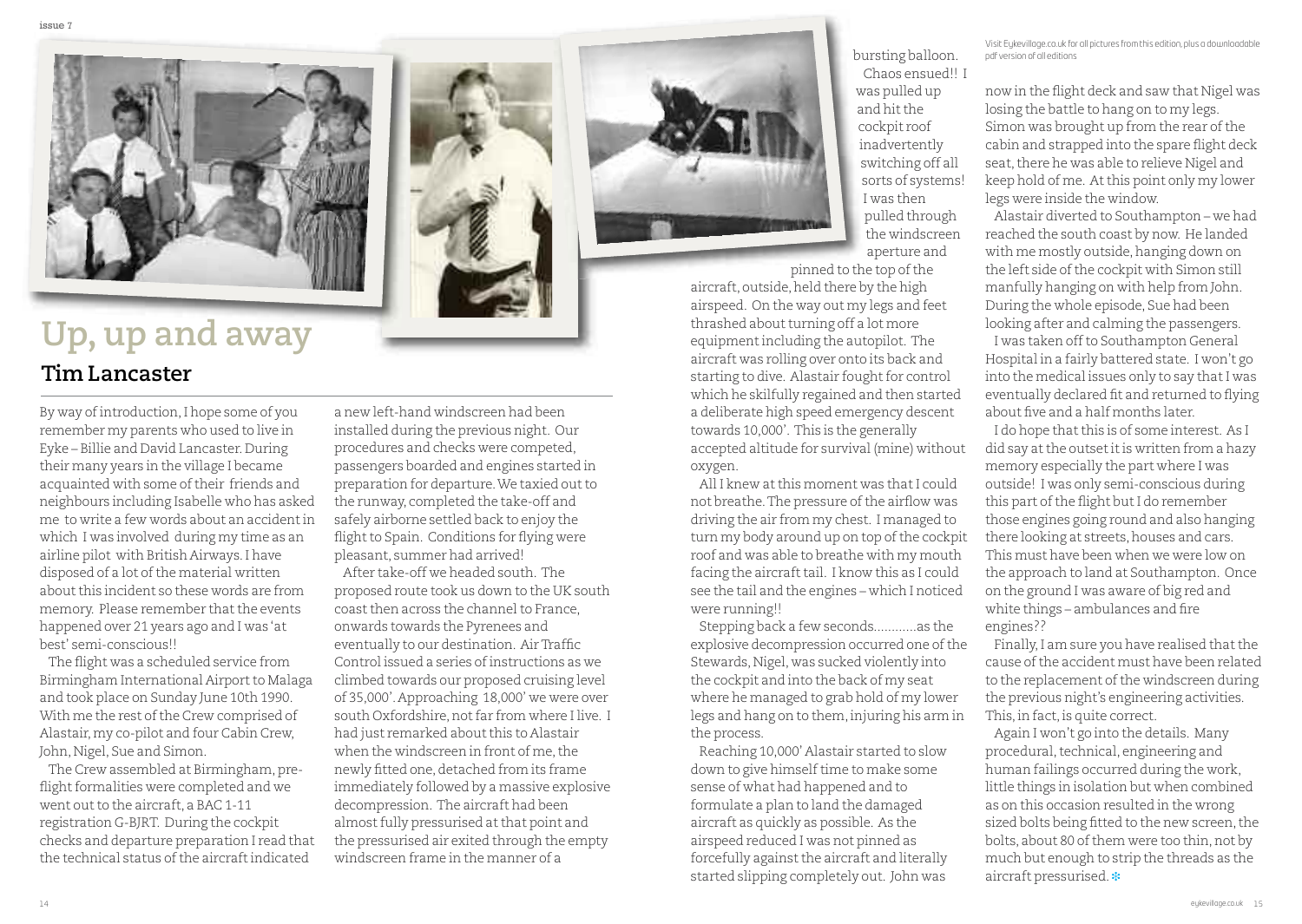### **Glorious Gardening: a winter wonderland KarenWatson**

he garden in winter does not have to be putto bed until spring has sprung – it can be an extremely beautiful place. In the garden in winter does not have<br>be put to bed until spring has spru<br>it can be an extremely beautiful pl<br>Coloured stems and leaves, textured tree trunks and delicious winter scents underplanted with bulbs can bring any garden to life, especially when the low winter sunlight makes everything glow into life.

Cornus (dogwoods), willow and bramble can create striking features if planted in groups.Cornus alba 'Sibirica' (Westonbirt) has bright red stems,Cornus sanguinea 'Midwinter Fire' has yellow stems at the base growing fiery orange towards the tip, while Cornus Stolonifera 'Flaviramea' has slender yellow stems. Salix (willow) is interesting too. Salix alba vitellina 'Britzensis' is grown for its

### HERITAGE COAST *Cabinet Makers Ltd*

*Kitchens • Bedrooms • Studies*

*Mark Pearce* 07889 993450 *Paul Andrews* 07889 993 451

blacklands Cottage blacklands lane Sudbourne Suffolk iP12 2aX

www.heritage-coast.co.uk mark@heritage-coast.co.uk

winter colour on young stems, these are bright orange to scarlet.Willows will need to be controlled and can be cut back hard in spring, as can the Cornus to keep the young stems coloured.If you have a slightly wilder area Rubus cockburnianus (white washed bramble) looks ghostly white and striking in winter months.One of my favourite trees for winter is Betula utilis jacquemontii (Himalayan birch), this has dazzling white bark can brighten up any garden in the dullest of winters. Plant as a focal pointto draw the eye, or in small groups if you have a larger area.

Other trees with interesting bark include Acer griseum (Paperbark Maple) and Prunus serrula which has peeling mahogany rich polished bark which peels away in bands to leave a beautifully smooth surface. The winter scent of some plants can be deliciously heady, try Daphne bholua 'Jacqueline Postill' or Daphne odora. Lonicera x purpusii and Lonicera fragrantissima have sweetly scented flowers.Winter flowering Viburnums can also be very fragrant. Viburnum x bodnantense or Viburnum 'Dawn' equally fragrant.

Other plants to try would be Mahonia x media 'Charity' or Mahonia 'Winter Sun' also Hamamelis.mollis (witch hazel) and Elaeagnus pungens 'Maculata'. All of these can be underplanted with large leaved Bergenias or Helleborus for contrast and a selection of bulbs.

Winter gardens worth a visitin East Anglia are Cambridge University Botanic Garden and Anglesey Abbey gardens. Gardening jobs for the next couple of

months.

• Keep lawns,borders and paths clear of fallen leaves

• Once deciduous plants and climbers have

cleared, repair garden structures.

• Dig over new borders.

• Plant evergreen shrubs if conditions are dry.

 $\bullet$  Plant bare-root roses, trees and shrubs.

• Net your pond to keep the water clear of leaves.

• Order seed catalogues to enjoy over the festive break.

• Prune bush roses down by half to avoid root damage in winter winds.

• Clear the remains of old crops in vegetable patches.

> Winter prune apple, pear and quince trees – burn any shoots that show signs of canker

Trees and hedges can continue to be planted as long as the ground isn't frozen. Deciduous hedges can be pruned.Cut back

the sunny side and top and trim the shady side next December.

Informal deciduous hedges that have grown leggy can be rejuvenated now with some radical pruning.Cut every second stem close to ground level.Next year, when new growth has sprouted from the base, the remaining stems can be cut down.

Winter prune apple, pear and quince trees burn any shoots that show signs of canker. Plan ahead your planting for the coming

year and fill in your seed order.

Protect vulnerable plants - fleece is very effective butif you prefer something less obtrusive a circle of wire-netting fitted with branches ofleaves will keep the cold at bay.

Cover empty vegetable beds with fleece or clear (not black) plastic which will warm the soil so itis easier to work.

Bring watering cans under cover. If they have to stay out turn them upside down to prevent frost damage.

When you have done all that you will deserve a Christmas break! **❉**



The word Harvest drives from the Anglo-Saxon hærfest which long ago meant Autumn. Nowadays we associate Harvest with the happy outcome of the growing season.Harvest has been around since people planted crops and celebrating it with a community supper has long been a rural tradition.

Saturday 15 October saw a capacity gathering oflocals inside Eyke Village Hall. The 2011 Harvest Supper was underway and the friendly hubbub in the Hall was testament to the popularity of this annual event.

Seventy people were there to enjoy the hearty meal which consisted of Eyke Red Poll beef with potatoes and peas or the veggie option of Quorn stew. All delicious by the evidence of the empty plates delivered back to the kitchen. Organised and catered by the members of Eyke Parochial Church Council a grand total of £468 was raised for Church funds.

As usual, a highlight was Mervyn Whitmore's ever popular raffle. Wines, chocolates and sweets were all on offer and there were many satisfied winners. How sweet tastes a Bassets Liquorice Allsort when liberated from one's neighbour's winnings.

Thanks to all who organised and helped. See you there next year and remember to register your interest for tickets with anyone on the PCC. Quite a few were unlucky this year and it needn't be you.**Simon ❉**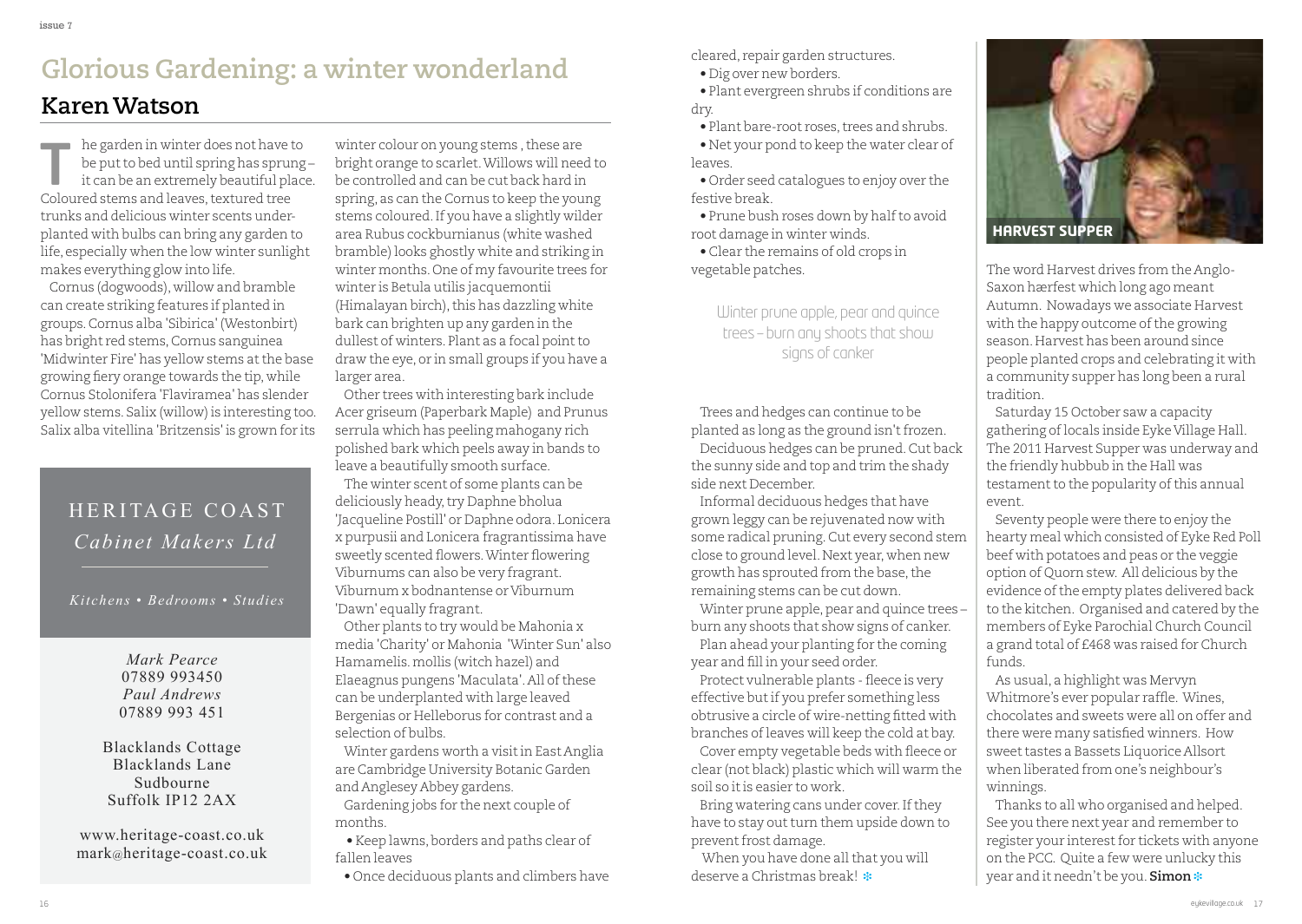### **The Bible Aloud 2011 The King James Bible 1611-2011**



ack in 1604 King James set a group of fifty scholars from the two main church groups of the day to work on a sexeric in 1604 King James set a group<br>fifty scholars from the two main<br>church groups of the day to work<br>seven-year project to translate the Holy Bible, the scriptures of the Christian Church into the language of the people of his land. Previously,doing this warranted the death penalty!Thus was the King James Bible born.

To celebrate this momentous 400th anniversary, the whole Bible has been read aloud,in the King James version,in the five churches in this cluster: All Saints Eyke, St. Felix' and St. Gregory's, both of Rendlesham, St.Michael & All AngelsTunstall, and St.John the BaptistWantisden.

The Bible is theWorld's best selling book, and has been translated into more languages than any other. Interestingly, it is also the book which is most frequently shoplifted. The Bible is the most amazing book! Stories ofintrigue and deception,love and lust, epic successes and epic failures, but ultimately it is a book of love, the love of the Creator for His creation.

A huge "thank you" to the wonderful few who organised this event, and to the many amazing people who came and read over the "Bible Aloud"fortnight. **❉**

**Janice Leaver, TeamVicar -Eyke, Rendlesham,Tunstall andWantisden**



**» EVENTS** Meetings of the Parish Council are held at the Village Hall and all are welcome to come along. You can read minutes from previous meetings and future agendas by visiting the Eyke village web site at [www.eykevillage.co.uk](http://www.eykevillage.co.uk) – just click Parish News

### **Foot problem?**

Treatment of corns, calluses, nails, verrucas etc

Home visits from a foot healthcare professional

Registered member of the British Association of Foot Health Professionals **elizabeth Gallina mCFHp mAFHp**

07920 292 377 01394 460 270 josgallina08@aol.com Linden Rise, Eyke Woodbridge

> **CHRISTMAS GIFT TOKENS**

Amy Goodchild and Sarah Jacobs

46 The Hill, Wickham Mariet, Woodbridge, Sulfolk IP13 0QS. t: 01728 746981 www.bellissimabeauty.co.uk

**BELLISSIMA** 

**BEAUTY** 



# JUST TILES

Mosaic Specialist **Mosaic Specialist Ceramic • Slate • Terracotta • Marble •**

Visit your Local Specialist

Smithfield, Melton, Woodbridge, Suffolk IP12 how much you can save! 1nH Tel: Woodbridge 01394 382 067